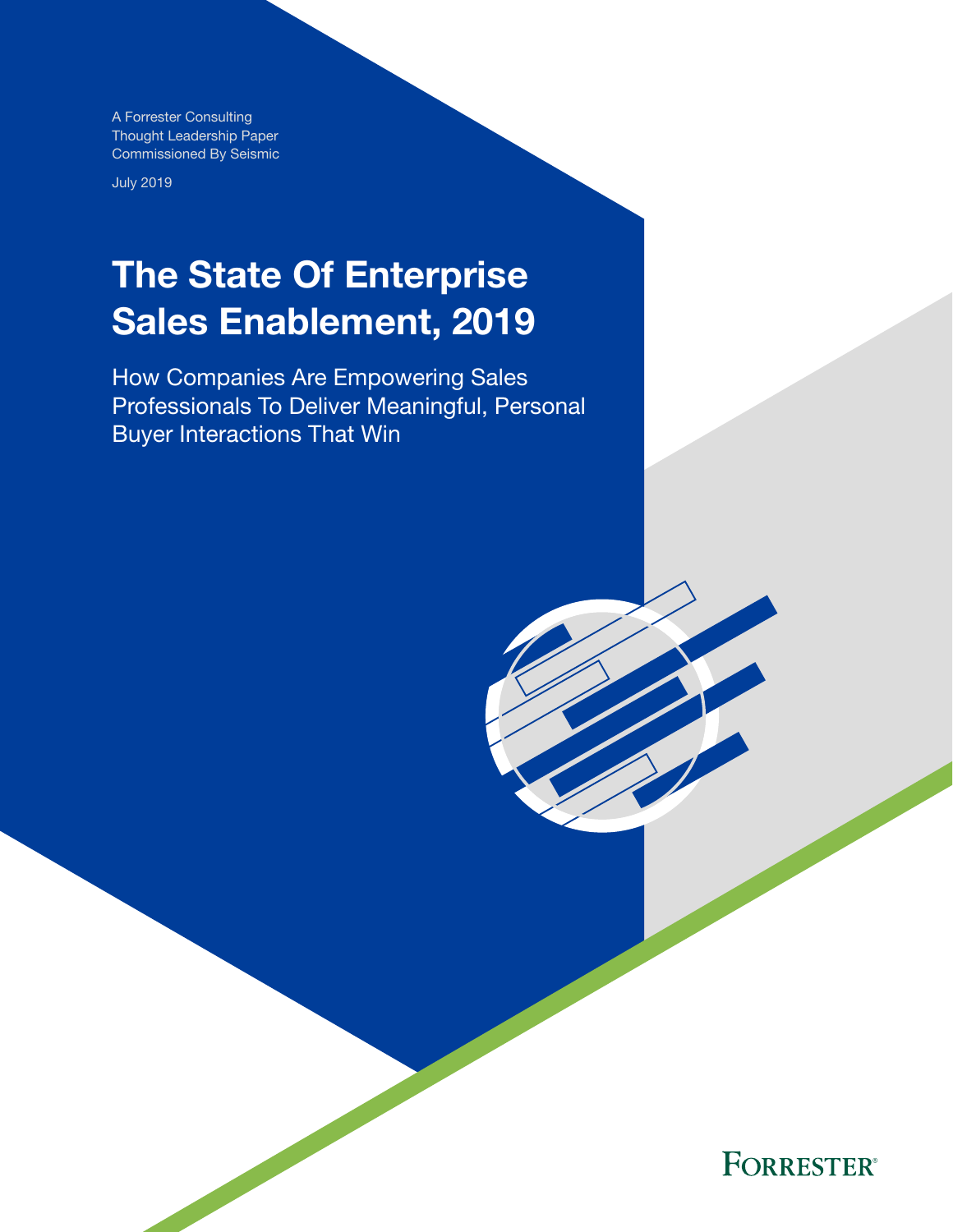### Table Of Contents

- 1 [Executive Summary](#page-2-0)
- 2 Modern Buyers Are Making [Decisions Differently, And Sellers](#page-3-0)  [Must Adapt](#page-3-0)
- 3 Collaboration, Content [Personalization, And Analytics Gaps](#page-4-0)  [Prevent Firms From Optimizing](#page-4-0)  [Buyer Experiences](#page-4-0)
- **6** The Right Software Can Accelerate [Sales Enablement Efforts](#page-7-0)
- 9 [Key Recommendations](#page-10-0)
- 10 [Appendix](#page-11-0)

#### ABOUT FORRESTER CONSULTING

Forrester Consulting provides independent and objective research-based consulting to help leaders succeed in their organizations. Ranging in scope from a short strategy session to custom projects, Forrester's Consulting services connect you directly with research analysts who apply expert insight to your specific business challenges. For more information, visit forrester.com/consulting.

© 2019, Forrester Research, Inc. All rights reserved. Unauthorized reproduction is strictly prohibited. Information is based on best available resources. Opinions reflect judgment at the time and are subject to change. Forrester®, Technographics®, Forrester Wave, RoleView, TechRadar, and Total Economic Impact are trademarks of Forrester Research, Inc. All other trademarks are the property of their respective companies. For additional information, go to forrester.com. [E-43481]



Contributing Research: Forrester's B2B Marketing And Sales Research Group

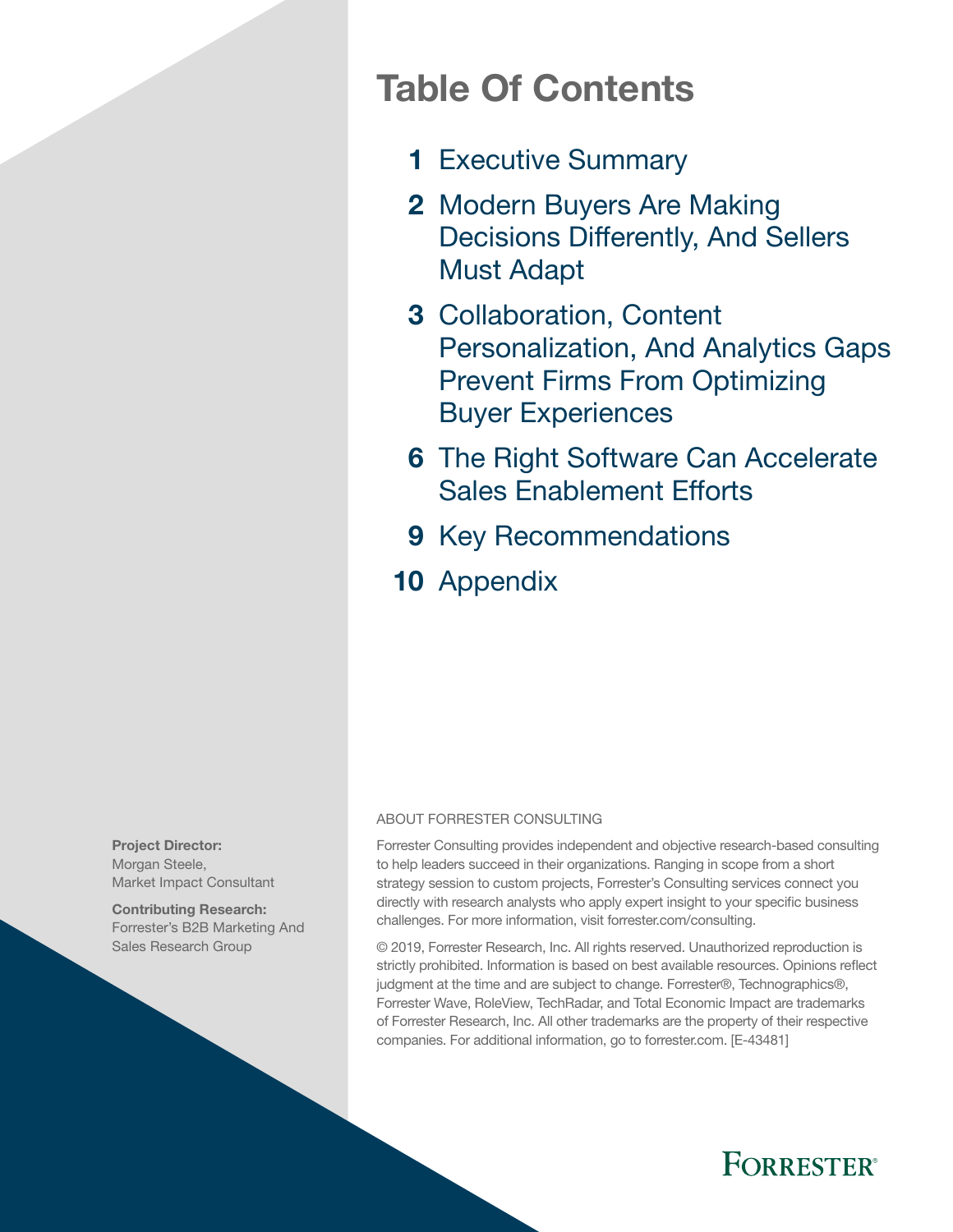<span id="page-2-0"></span>

Nearly 90% agree that buyers expect more relevant, personalized information than they did five years ago.



Asset personalization is the top success factor for customer and prospect engagement.



62% of SEA users have improved sales and marketing collaboration.

### Executive Summary

Modern business buyers are beyond empowered — they are entitled. Based on their frictionless experiences with consumer brands, they now demand unfettered access to information and expect relevant and highly personalized content to find them. With so much information directly available to prospects and customers, B2B organizations must equip sellers with robust sales enablement strategies and programs. Although sales enablement is not new, few selling organizations have fully optimized the function with regard to executing on buyer-centric strategies. It is critical for organizations to get it right, as Forrester's recent research shows a direct correlation between sales enablement maturity and revenue growth.<sup>1</sup>

Today's enterprises need to measure everything related to their enablement programs — from the effectiveness of buyer-facing content, to internal communications and training, to real-time buyer engagement — and do so through a lens of how each facet is working to transform the buying experience into one that is personalized, productive, and mutually beneficial for both buyer and seller. Organizations that can do this productively  $-$  and set up enablement programs and processes that efficiently take data and turn it into actionable insights — will succeed in transforming their sales and marketing teams into a unified commercial engine tuned to exceed expectations of increasingly sophisticated and discerning buyers.

In March 2019, Seismic commissioned Forrester Consulting to evaluate how companies can more deeply engage with prospects and customers across the buyer journey. Forrester conducted an online survey with 382 enterprise sales enablement decision makers at the director level and above in marketing, sales, and operations roles.

### KEY FINDINGS

- › Modern buyers are making decisions differently, and sellers must adapt. Nearly 90% of decision makers agree that buyers expect personalized information to a greater extent than they did five years ago. After engaging in self-service research, buyers are more knowledgeable when they have their first interaction with a seller, and they expect sellers to meet them where they are in the buying journey.
- › Enterprises struggle to deliver personalized sales interactions. Despite ranking asset personalization as the top success factor for prospect engagement, only one in five organizations is very effective at personalizing sales assets. Inefficiencies and lack of data-driven insights abound; 70% agree that marketers spend too much time policing sellers' asset use to ensure brand and regulatory compliance, and most firms are not looking at high-impact metrics to better understand which assets help accelerate and close deals.
- › The right software can accelerate sales enablement efforts. Sales enablement automation (SEA) can streamline workflows and increase collaboration between sales and marketing, as 62% of respondents with SEA have seen improved collaboration. Additionally, centralized analytics can help organizations develop a comprehensive view of what content is working and what is not.

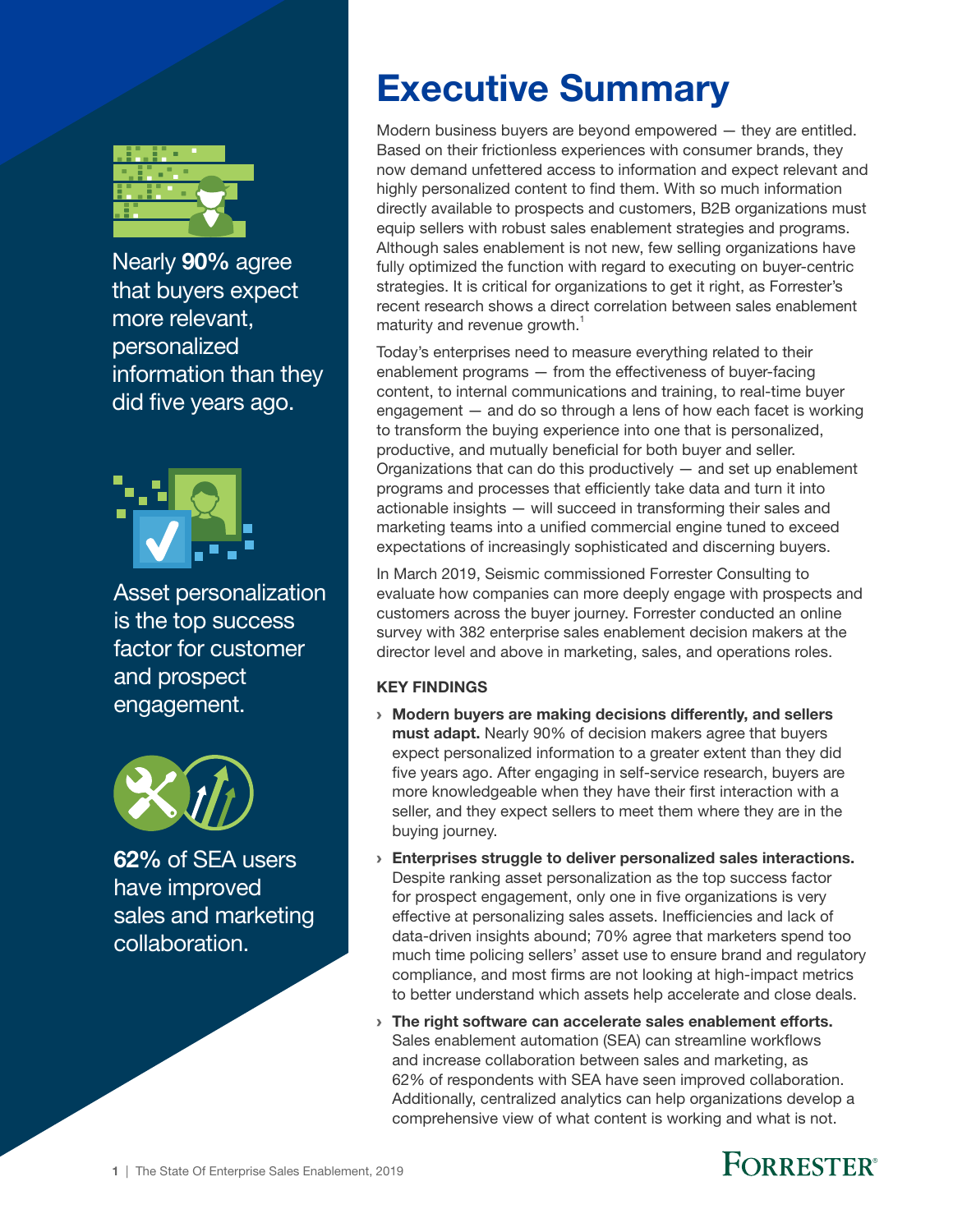### <span id="page-3-0"></span>Modern Buyers Are Making Decisions Differently, And Sellers Must Adapt

Modern buyers are changing how they make decisions, and sellers must adapt to effectively cater to their needs. The same individuals who make purchasing decisions in a business-to-business (B2B) context are bringing expectations to work that have been shaped by brand experiences in their personal lives. The result is that buyers now demand the same exceptional experience when interacting with marketing and sales over the course of their purchase journeys in a business context. $^2$ In surveying 382 sales enablement decision makers, we found that:

- › Modern buyers are knowledgeable, self-directed, and digitally oriented. With numerous options for learning about a new company or solution, buyers increasingly engage in self-service research. In addition, they expect personalized information across a greater number of channels. Almost 90% of marketing, sales, and operations professionals agree that buyers have greater expectations of a personalized experience today than they did five years ago (see Figure 1).
- › Buyers dismiss sellers who do not provide personalized information. Eighty-five percent of respondents agree that buyers will dismiss a seller in the first interaction if they don't receive tailored information. Organizations that fail to arm their sellers with modern tools and methods run the risk of negatively impacting sales results.
- $\rightarrow$  The role of sales is changing in response to evolving buyer behavior. Sellers spend a greater proportion of their time researching customers' industries and business challenges (as compared to building relationships or other sales methods) than they did five years ago. It is more critical than ever that sellers are equipped to meet buyers where they are in the buying journey with relevant, personalized insights about the buyer's unique needs.



85% agree that buyers will dismiss a seller in the first interaction if they don't receive tailored information.



74% agree that sellers spend more time researching customers' industries and business challenges than they did five years ago.

#### Figure 1

"In thinking about your organization's B2B customers, please indicate the extent to which you agree with the following statements." (Only "Strongly agree/Agree" responses are shown.)

88% Buyers expect relevant, personalized information to a greater extent today than they did five years ago.

83% Buyers expect to access relevant content across a greater number of channels than they did five years ago.

78% Buyers are more likely to engage in self-service research before buying our products/services than they did five years ago.

Base: 382 decision makers of sales enablement assets in the US at companies of 500+ employees Source: A commissioned study conducted by Forrester Consulting on behalf of Seismic, May 2019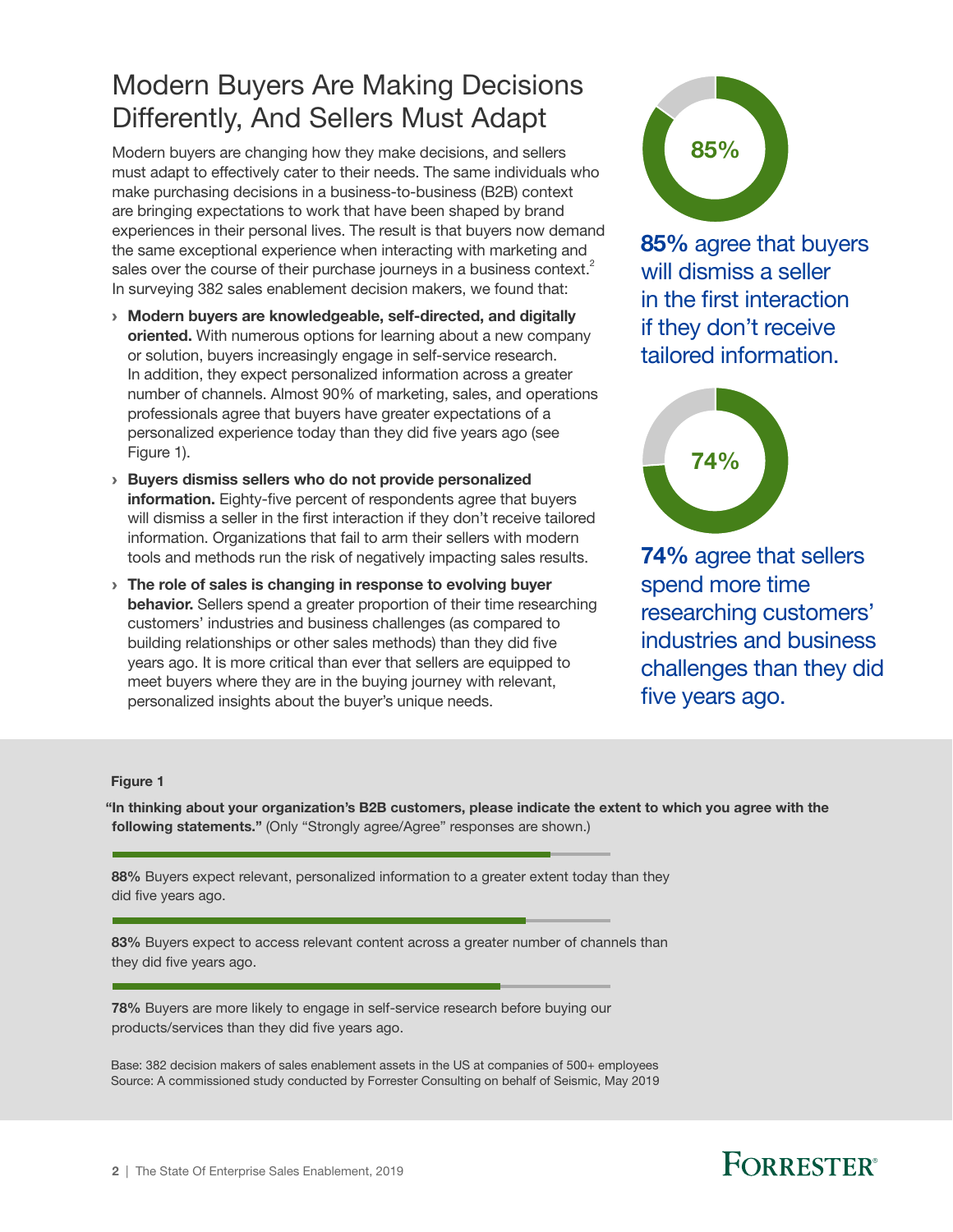### <span id="page-4-0"></span>Collaboration, Content Personalization, And Analytics Gaps Prevent Firms From Optimizing Buyer Experiences

While the buyer journey has evolved, organizations have not kept pace. Sales enablement as a function is relatively less mature. Only just over a quarter of all respondents in a recent study have had a sales enablement function in place for more than five years. $3$  As a result, sales and marketing still struggle with numerous collaboration and process-driven challenges:

- › Organizations lack the capability to deliver personalization at scale. Despite ranking personalization as the top success factor for customer engagement, only 1 in 5 organizations is very effective at personalizing content at scale. This problem is exacerbated by assets residing in multiple disparate locations, so firms have no centralized view of the latest assets.
- › Organizations struggle to gain access to meaningful and actionable data. With a decentralized approach to asset creation and maintenance, firms are unable to effectively track metrics that matter and generate actionable insights. More than half agree that their firms have not yet effectively figured out how to generate actionable insights from sales asset data. Marketing particularly struggles in this area: They are 1.4 times more likely to agree that their organization does not have visibility into top- or poorperforming sales assets, which suggests there is no feedback loop between sales and marketing to support content optimization (see Figure 2). Currently, firms are more likely to track lower-value metrics — like downloads — rather than higher-impact metrics like viewing times or closed deals influenced by specific assets (see Figure 3).



63% say asset personalization is critical to success for customer and prospect engagement.



Only 22% are very effective at personalizing content for every buyer interaction.

#### Figure 2

"In thinking about your organization's sales assets and sales enablement efforts, please indicate the extent to which you agree with the following statements."



Base: 224 decision makers of sales enablement assets in the US at companies of 500+ employees Source: A commissioned study conducted by Forrester Consulting on behalf of Seismic, May 2019

### **FORRESTER**®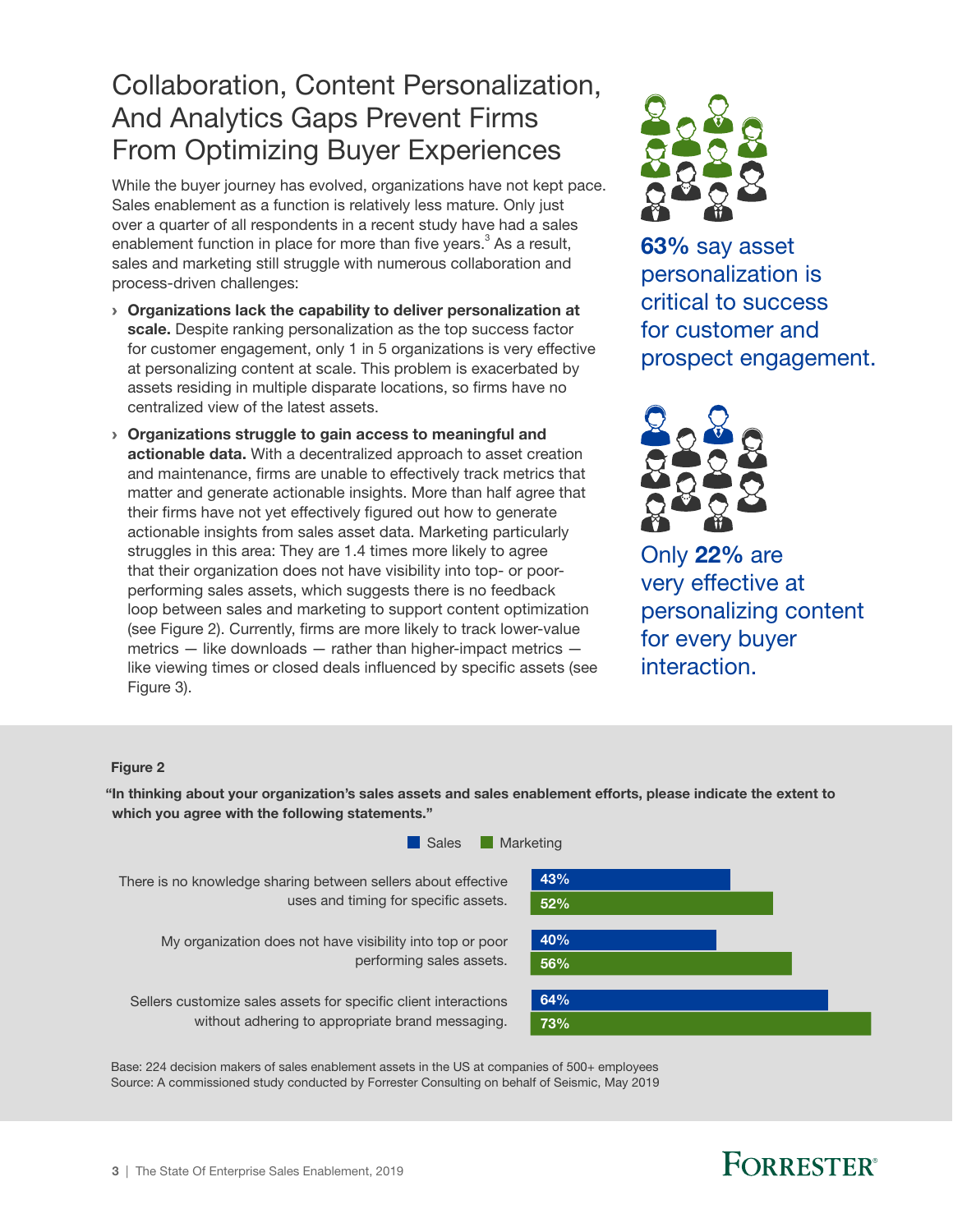#### Figure 3

"Which of the following metrics does your organization track to evaluate usage and effectiveness of sales assets?"

Percent of respondents who track this metric



Base: 382 decision makers of sales enablement assets in the US at companies of 500+ employees Source: A commissioned study conducted by Forrester Consulting on behalf of Seismic, May 2019

- › Sales and marketing silos are detrimental to seller productivity. In most organizations, sales and marketing activities are largely siloed. Rather than focusing on selling or other high-value activities, sellers spend an inordinate amount of time searching for, customizing, or recreating assets for specific interactions. Our survey findings reveal that sellers spend up to a third of their time on low-value activities (see Figure 4).
- › Sales and marketing silos are detrimental to marketer productivity. When sellers independently create assets without consulting marketing and adhering to appropriate brand messaging, marketers waste time policing sellers' asset use to ensure brand consistency and regulatory compliance (see Figure 5). The combined sales and marketing inefficiencies ultimately lead to poor customer experience; prospective buyers may receive delayed responses to inquiries or out-of-date or inaccurate information.



evaluating assets

70% agree that marketers spend too much time policing sellers' asset use to ensure brand and regulatory compliance.

### **FORRESTER**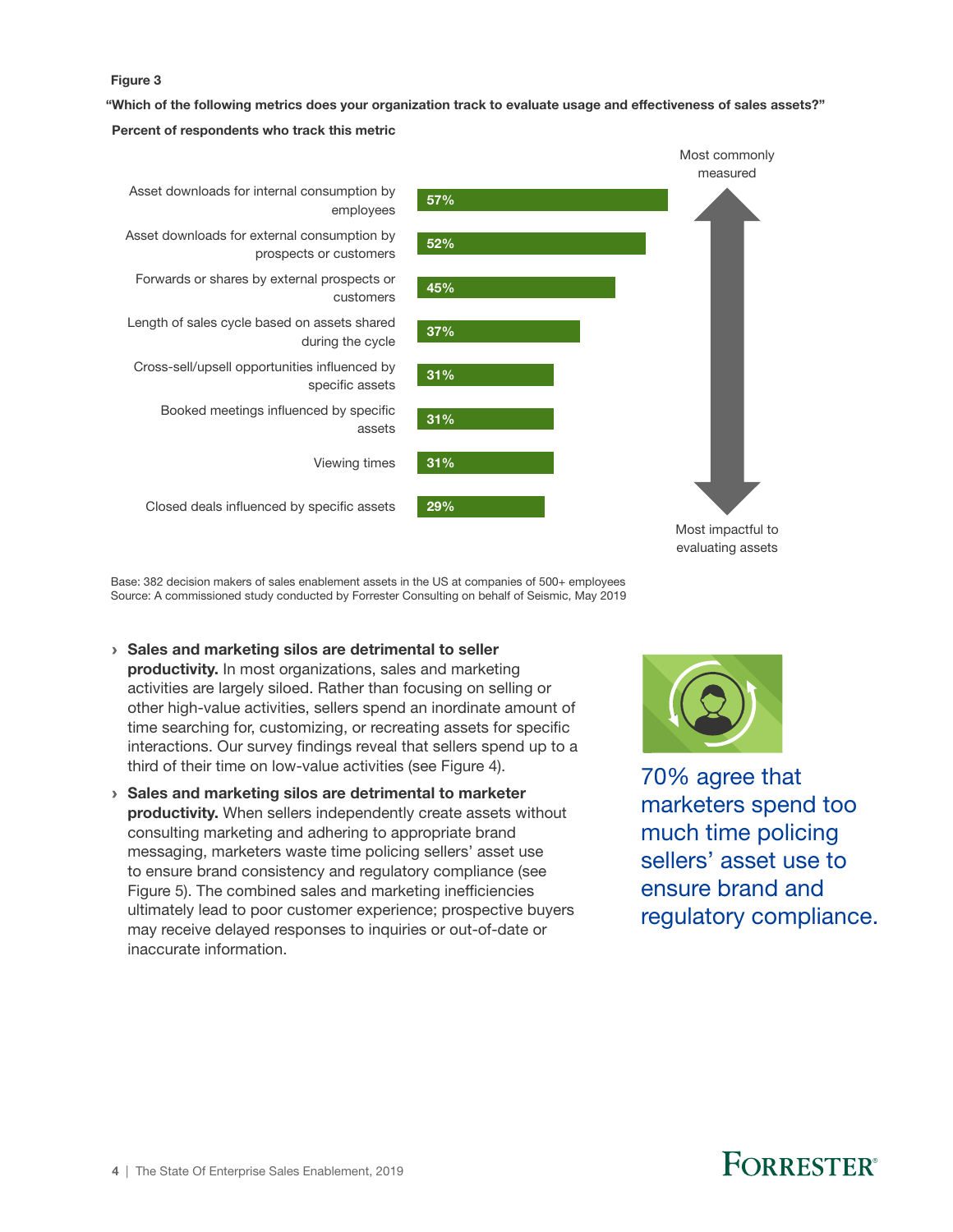#### Figure 4

"Using your best estimate, about what percent of working hours would sellers at your organization currently spend on the following activities each week?"

| <b>Activity</b>                                                                | Average time spent each week |             |
|--------------------------------------------------------------------------------|------------------------------|-------------|
| Researching prospects and customers                                            | 8.8%                         | $3.5$ hours |
| Customizing assets and presentations in advance of prospect meetings           | $9.4\%$                      | 3.8 hours   |
| Prepping for meetings with prospects/customers (excluding content development) | $9.2\%$                      | 3.7 hours   |
| Ongoing training/learning about the company's products and new releases        | 8.8%                         | $3.5$ hours |
|                                                                                | 36.2%                        | 14.5 hours  |

Base: 382 decision makers of sales enablement assets in the US at companies of 500+ employees Source: A commissioned study conducted by Forrester Consulting on behalf of Seismic, May 2019

#### Figure 5

"In thinking about your organization's sales assets and sales enablement efforts, please indicate the extent to which you agree with the following statements."

#### CAUSE SYMPTOM Sellers customize sales assets for specific client interactions without adhering to appropriate brand messaging. 67% Agree Sales assets reside in many different locations. Sales and marketing work largely in silos. The marketing organization spends significant time policing sellers' asset use to ensure brand and regulatory compliance. My organization has not yet effectively figured out how to generate actionable insights from sales asset data. Sellers spend too much time customizing sales assets. 74% Agree 67% **A**gree 70% Agree 54% Agree 61% Agree

Base: 382 decision makers of sales enablement assets in the US at companies of 500+ employees Source: A commissioned study conducted by Forrester Consulting on behalf of Seismic, May 2019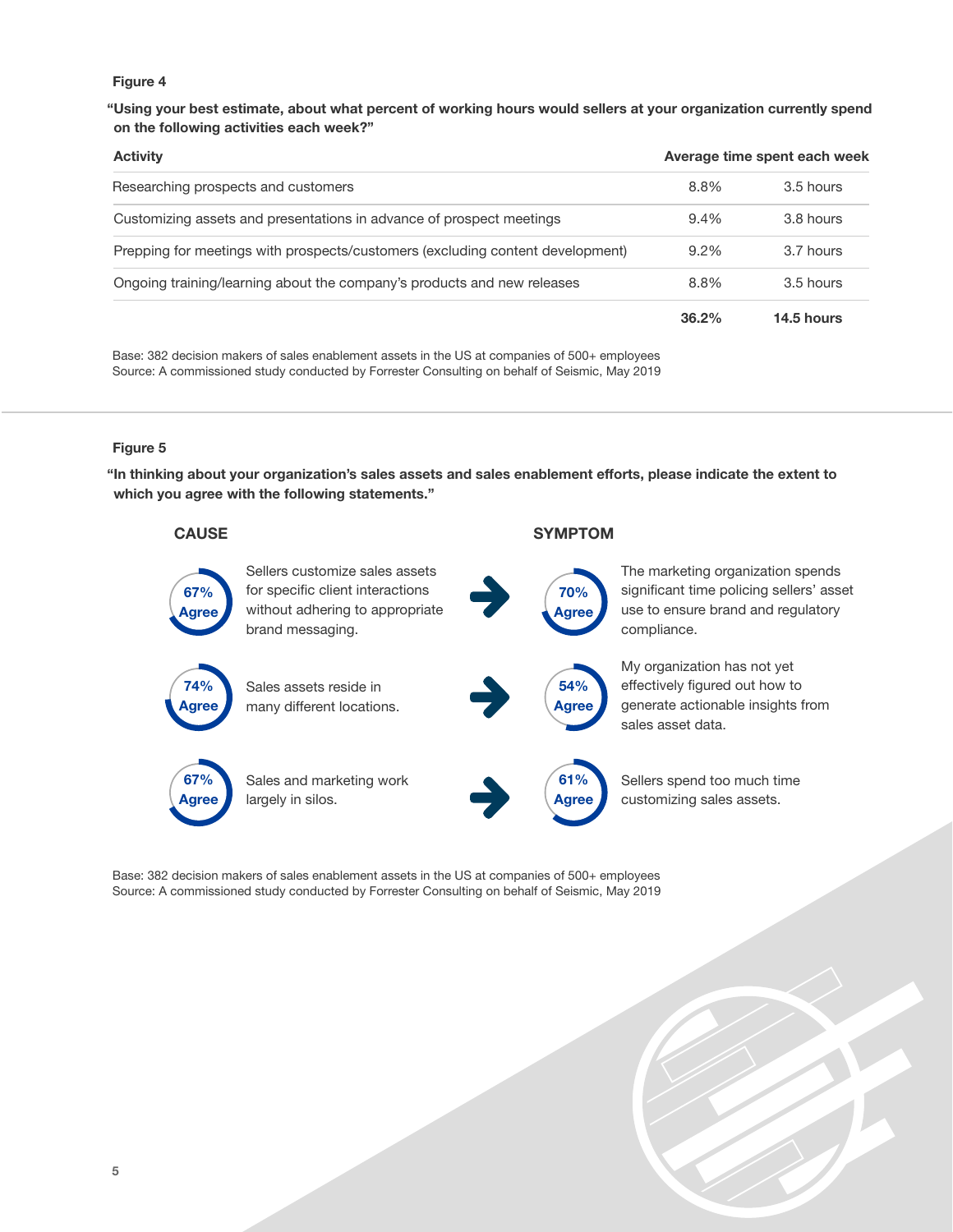### <span id="page-7-0"></span>The Right Software Can Accelerate Sales Enablement Efforts

Sales enablement automation delivers benefits that are critical to engaging customers and prospects. Enabling sellers now requires providing access to insights and tools that improve their efficiency and effectiveness in engaging with prospects and customers. Our research shows that firms with SEA solutions in place have stronger operational practices across several dimensions than firms that do not have a solution in place:

- › Better marketing and sales collaboration, as well as productivity gains. B2B firms with SEA solutions in place are more likely to have regular leadership cadences to ensure marketing and sales are tightly aligned. Respondents at these firms report that marketing and sales personnel meet regularly to discuss the type of content sellers need to be successful. They also are more likely to have a common set of metrics and a shared understanding of asset use: Marketers understand why sellers use assets provided to them, and sellers understand why marketers recommend certain assets. When considering the impact of functional information sharing, it is not surprising that nearly 70% of companies with SEA solutions have experienced higher sales productivity and performance (see Figure 6).
- › More data at their fingertips to inform asset development. With advanced analytics, marketers continuously improve assets from advanced insights, and sellers receive recommendations on assets to use in specific scenarios based on previous sales experience. Additionally, systems can highlight outdated content for content reduction (see Figure 7).
- › Greater ability to attract and retain employees. Organizations with SEA solutions are better able to recruit and retain sellers. This correlation may be because sales professionals now seek out environments where they will be well-equipped with the tools they need to succeed (see Figure 6).
- › Stronger personalization capabilities. Sixty percent of marketing, sales, and operations decision makers agree that SEA solutions provide sellers with the ability to deliver personalized engagement experiences, which is a critical differentiator in today's business climate (see Figure 6).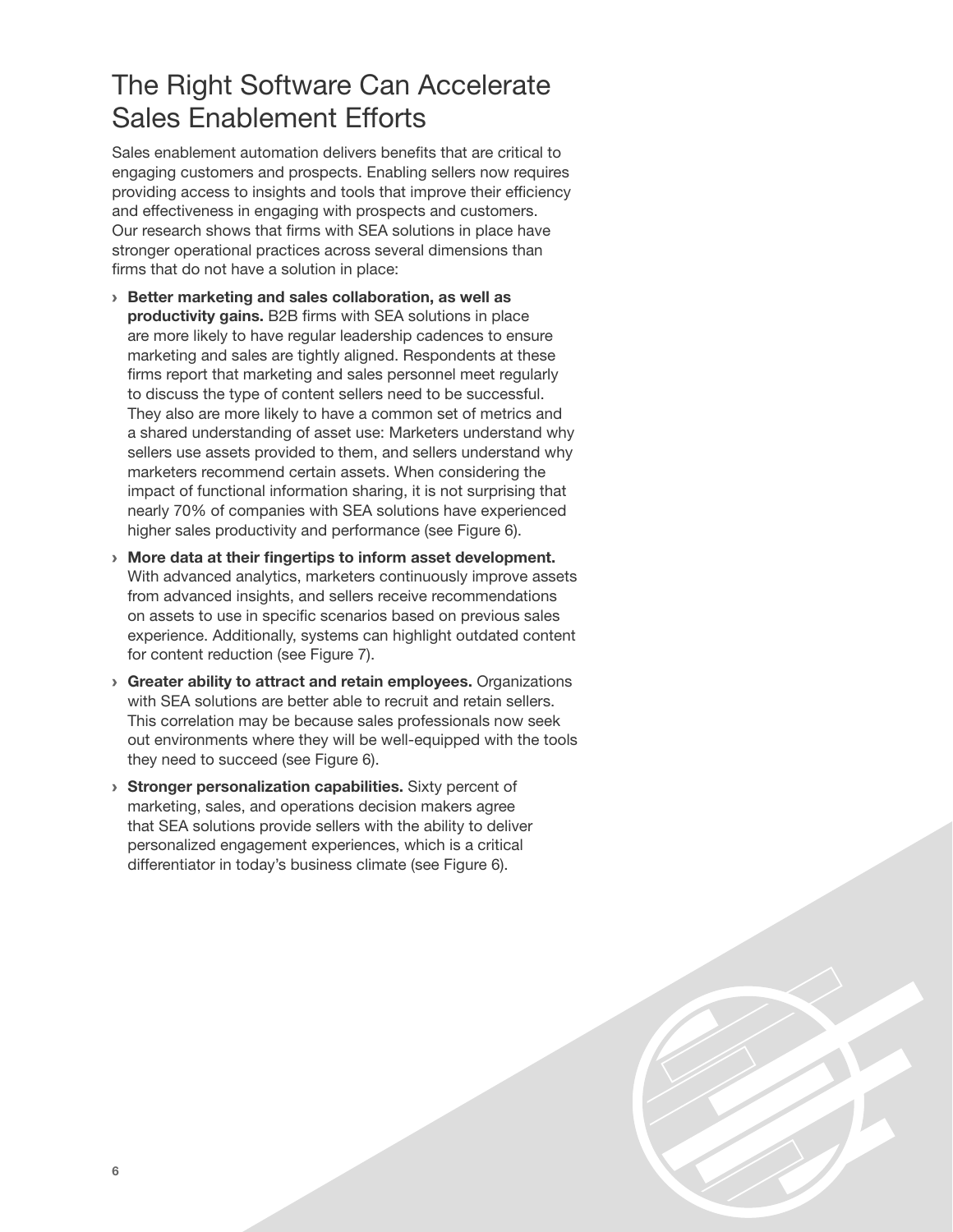#### Figure 6

"Which benefits has your organization seen after implementing sales enablement software?"



Base: 161 decision makers of sales enablement assets in the US at companies of 500+ employees that currently use SEA software Source: A commissioned study conducted by Forrester Consulting on behalf of Seismic, May 2019

#### Figure 7

"To what extent do the following statements describe the relationship between your organization's sales and marketing teams when it comes to sales enablement programs?" (Statement describes the relationship "completely" or "very well")



Base: 382 decision makers of sales enablement assets in the US at companies of 500+ employees Source: A commissioned study conducted by Forrester Consulting on behalf of Seismic, May 2019

### **FORRESTER®**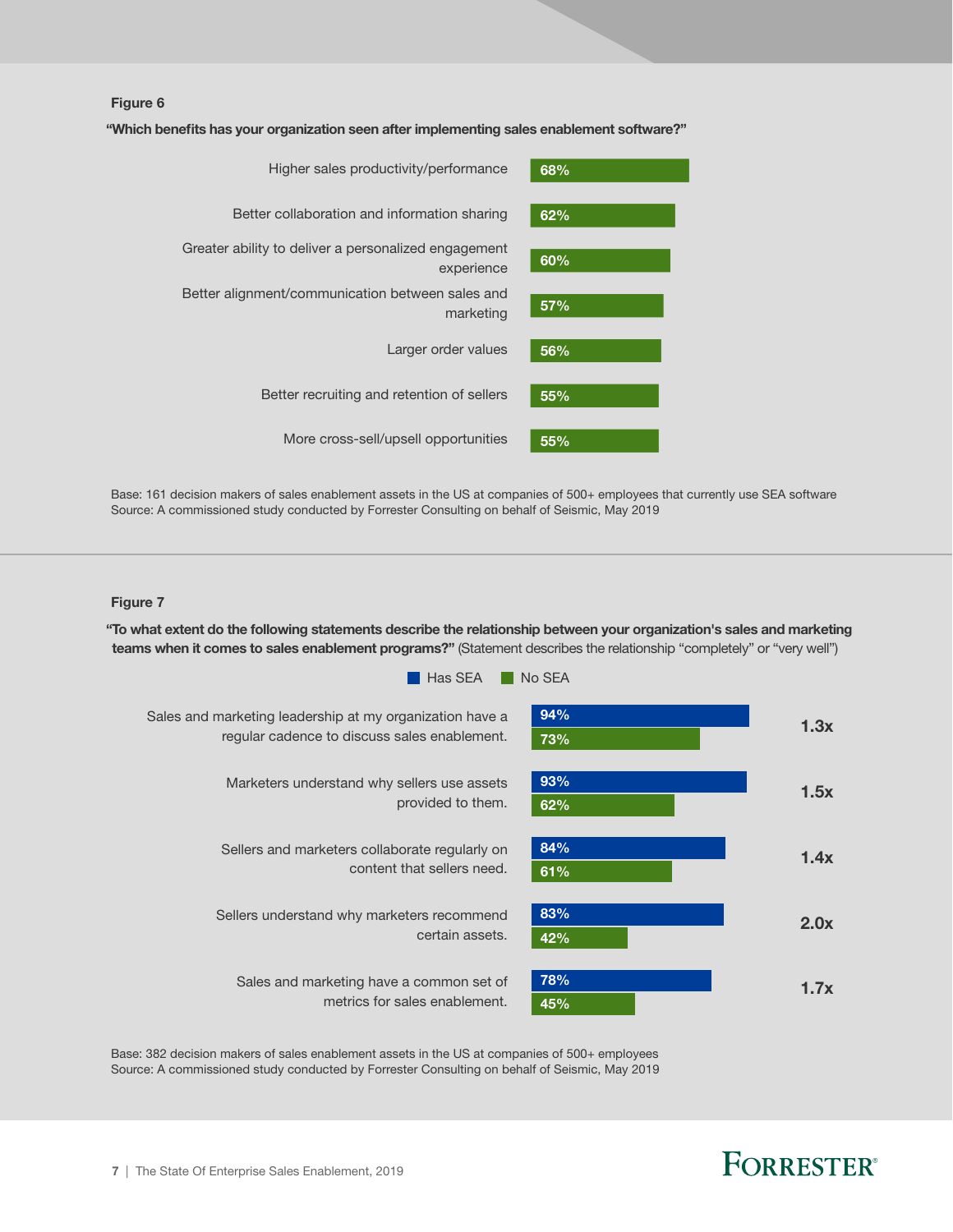**• Outstanding business performance.** There is a direct correlation between sales enablement maturity and a company's ability to meet and exceed revenue goals (see Figure 8). On a 20-point maturity scale, the largest difference between those who achieve their revenue targets and those who do not, outside of talent, is insights (1.6-point difference in SE maturity). This finding illustrates that providing better insights to sellers and marketers is critical for revenue goal attainment. These companies also experience larger order values and more cross-sell and upsell opportunities. It's not surprising: Collaborative teams that are more effective at creating, accessing, and delivering personalized content will deliver better experiences to their buyers  $-$  and ultimately win more business.

#### Figure 8

"Based on the B2B products and services for which your marketing and sales organizations are responsible, to what extent did you meet your revenue goals for the previous fiscal year?"



#### CORE COMPETENCY

|                                 |                 | Strategy | <b>Process</b> | <b>Insights</b> | <b>Tech</b> | <b>Talent</b> |
|---------------------------------|-----------------|----------|----------------|-----------------|-------------|---------------|
| <b>MATURITY</b><br><b>LEVEL</b> | <b>Beginner</b> | 1 to 10  | 1 to $10$      | 1 to 10         | 1 to 10     | 1 to $101$    |
|                                 | Intermediate    | 11 to 15 | 11 to 15       | 11 to 15        | 11 to 15    | 11 to $15$    |
|                                 | Advanced        | 16 to 20 | 16 to 20       | 16 to 20        | 16 to 20    | 16 to $20$    |

#### Base: 69 respondents

Source: Forrester's Q3 2018 Global B2B Sales Enablement Online Survey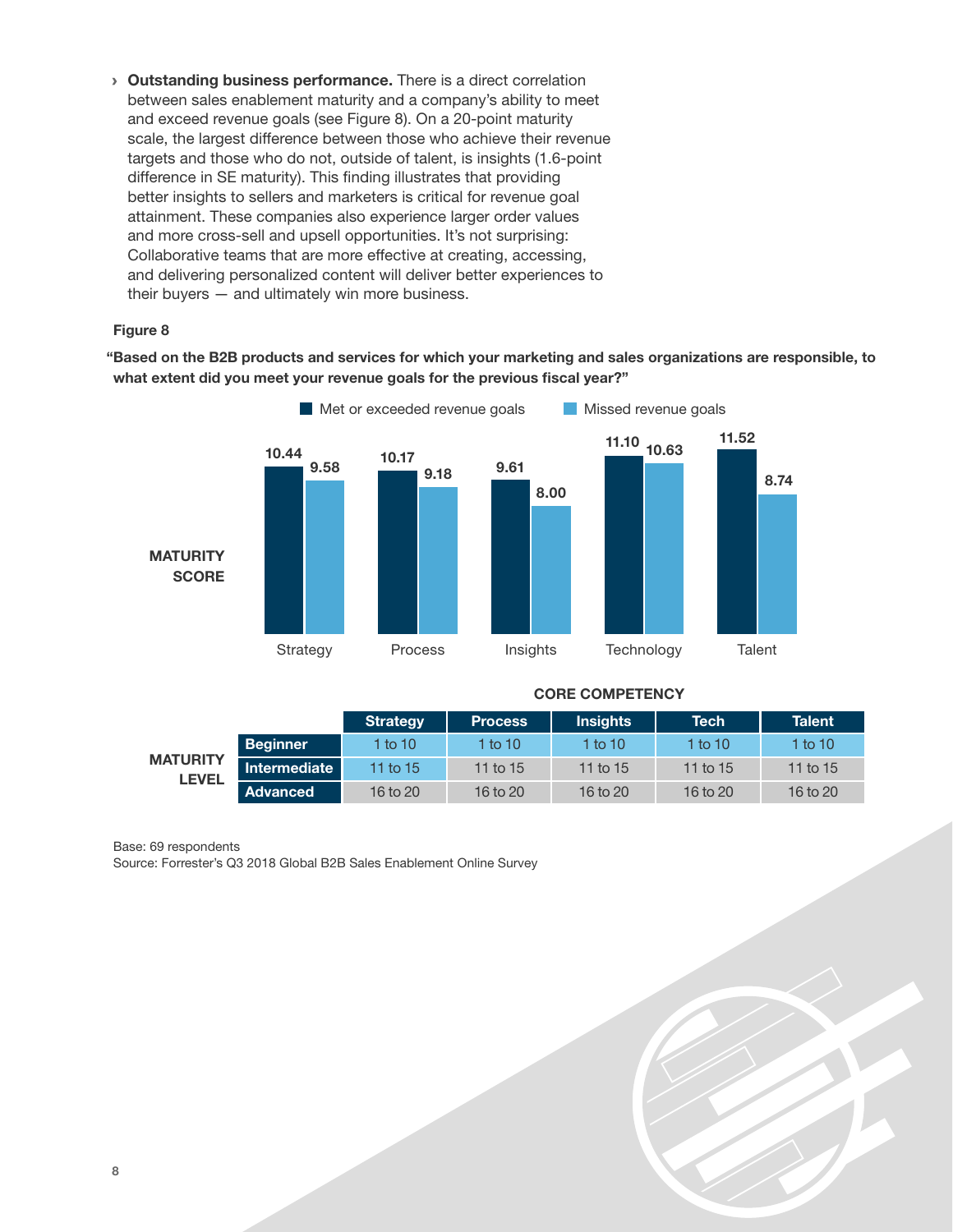### <span id="page-10-0"></span>Key Recommendations

Today's buyers are digitally savvy, self-directed, and sophisticated. They demand better experiences when interacting with both salespeople and the assets provided to them. As such, it's now more critical than ever before that organizations get sales enablement right. Unfortunately, many companies are still struggling to keep pace with evolving buyer requirements. They lack the right systems and processes to support marketing and sales collaboration, lack asset personalization at scale, and have no way to access data and insights. B2B organizations must quickly take steps to address these gaps and better enable sellers to meet the needs of modern buyers.

Forrester's in-depth survey of marketing, sales, and operations decision makers yielded several important recommendations:



Implement a robust sales enablement automation solution. For sellers to engage in personalized and meaningful ways, they need access to the right tools. SEA solutions enable sellers to quickly deliver custom and relevant content at scale, provide them with buyer consumption data and analytics to inform their next action, and dramatically enhance their collaboration with marketing colleagues.



**Measure more impactful metrics.** It is time to shift from measuring low-value and commonly measured metrics to higher-impact metrics such as closed deals influenced by specific assets — which will enable sellers to better identify which assets are right for a particular buyer at a particular phase in their journey. These metrics will also help marketers better understand what content to sunset and what content to keep up to date.



Foster collaboration between marketing and sales. In a world with sophisticated and independent buyers, the days of the "lone wolf" seller are over. Marketing and sales personnel now require tools that enhance collaboration through digital workflows and support data-driven decisions versus emotional conversations. The time has come that one can no longer succeed without the other.

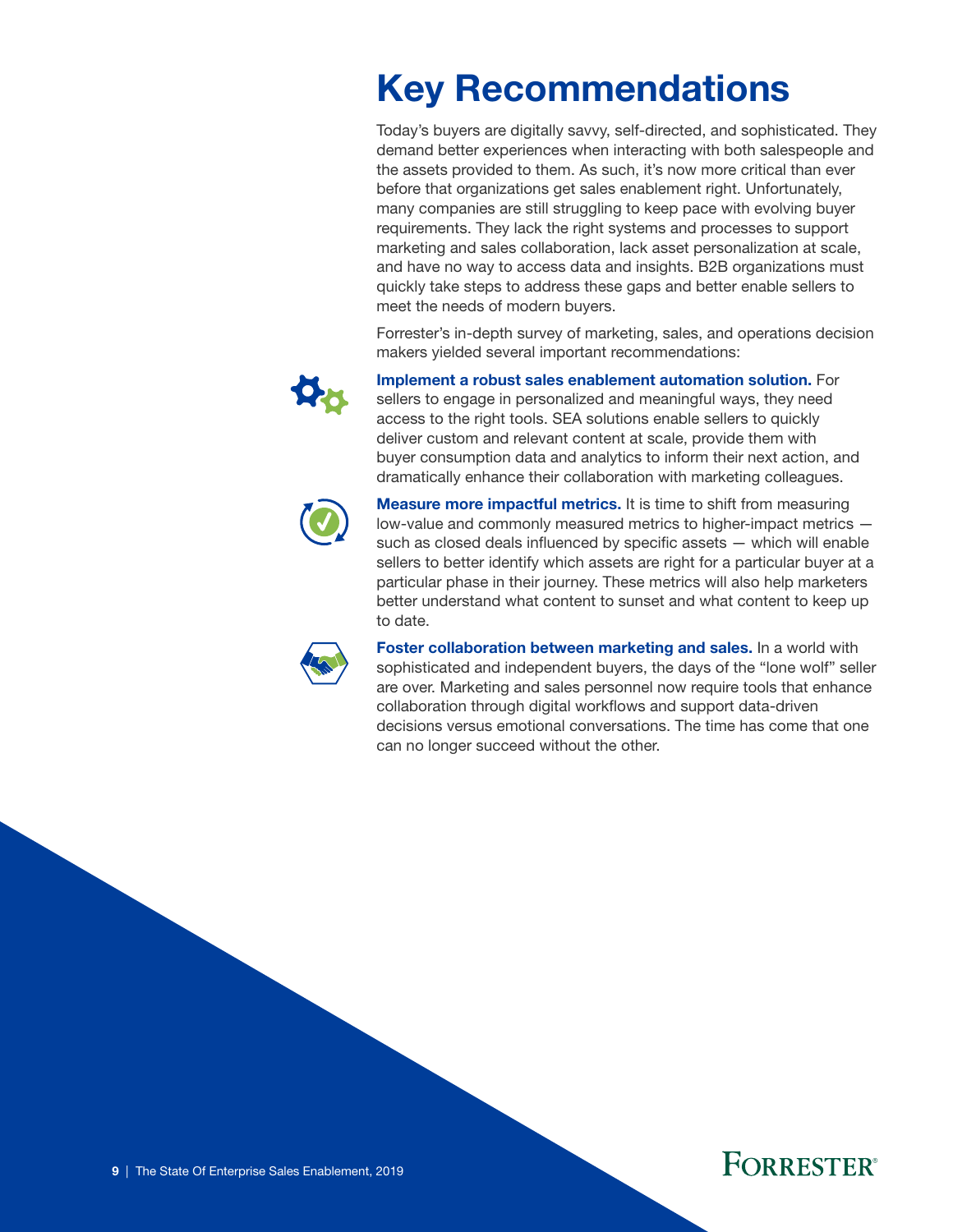### <span id="page-11-0"></span>Appendix A: Terminology

Forrester defines modern sales enablement as a business function that helps all selling systems work in an effective, efficient, and coordinated manner to increase revenue lift, minimize costs associated with sales, and deliver more meaningful experiences to buyers.

Sales enablement automation (SEA) is a solution that allows sellers to efficiently access and share content. With analytics, data visualizations, and collaborative workflow, SEA increases marketing and sales collaboration and provides marketers with insights to create content that impacts commercial outcomes.

### Appendix B: Methodology

In this study, Forrester conducted an online survey with 382 respondents in marketing, sales, and sales enablement roles in the US to evaluate the crucial need to fuel sales enablement through data and metrics. Survey participants included director-level and above decision makers with responsibility for sales enablement assets and technology decisions at companies with sales organizations of at least 500 employees across industries. Questions provided to the participants asked about their current sales enablement capabilities, challenges with current capabilities, and what benefits companies are seeing from sales enablement assets. Respondents were offered a small incentive as a thank you for time spent on the survey. The study began in March 2019 and was completed in June 2019.

# Appendix C: Demographics



Base: 382 decision makers of sales enablement assets in the US at companies of 500+ employees Note: Percentages may not total 100 because of rounding. Source: A commissioned study conducted by Forrester Consulting on behalf of Seismic, May 2019

### **FORRESTER**